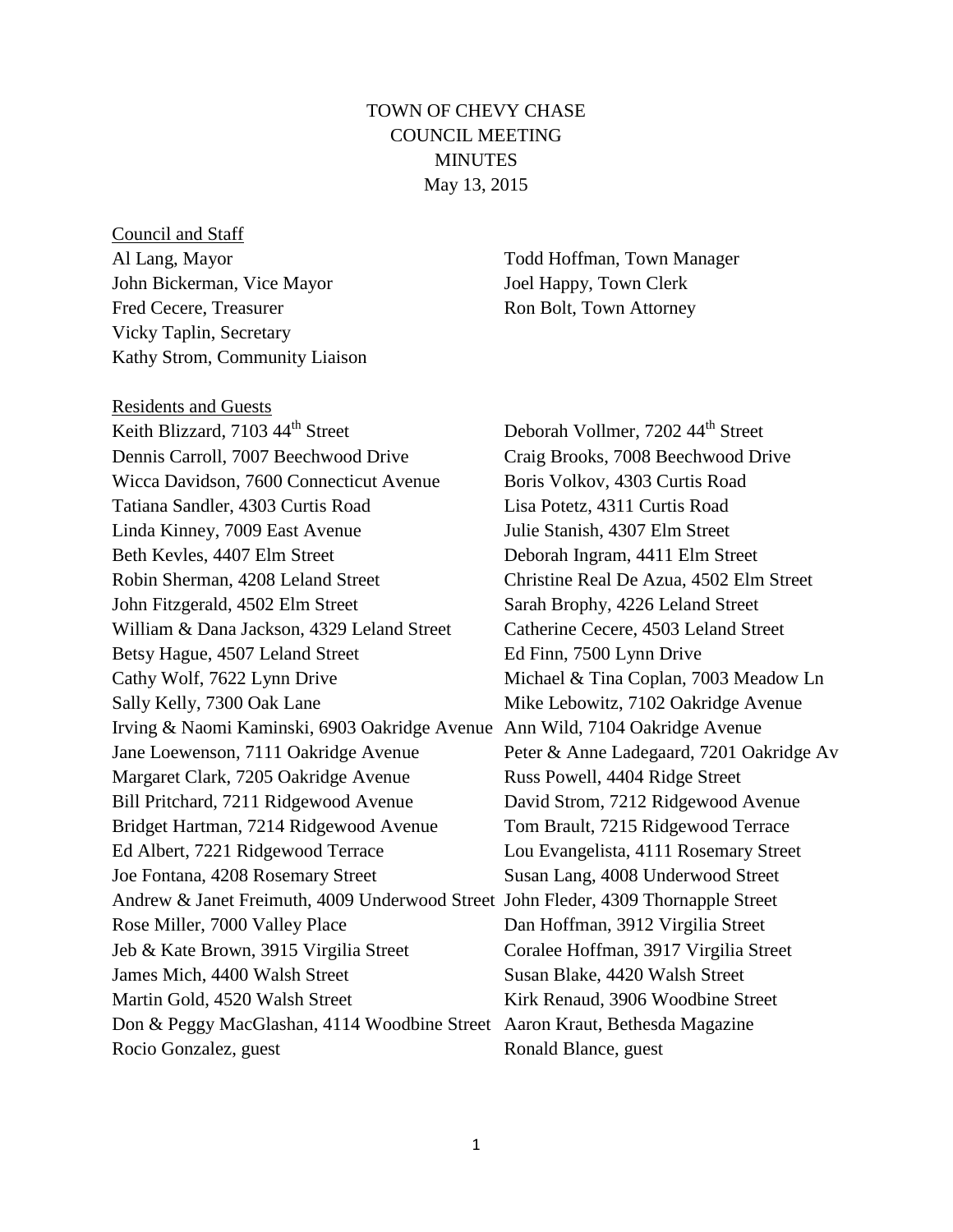### I. GENERAL BUSINESS

#### A. Pledge of Allegiance

Mayor Strom led those in attendance in the Pledge of Allegiance.

#### B. Swearing-In of Newly Elected Council Members

John Bickerman and Fred Cecere were sworn-in as newly elected Councilmembers.

#### C. Election of Officers & Committee Liaisons

Councilmember Bickerman made a motion to appoint Councilmember Lang as Mayor. Councilmember Cecere seconded the motion, and it passed by a vote of 3-1, with Councilmember Strom opposed and Councilmember Taplin abstaining.

Mayor Lang made a motion to appoint Councilmember Bickerman as Vice Mayor, Councilmember Cecere as Treasurer, Councilmember Taplin as Secretary, and Councilmember Strom as Community Liaison. Councilmember Cecere seconded the motion, and it passed by a vote of 3-1, with Councilmember Strom opposed and Councilmember Taplin abstaining.

Mayor Lang deferred the appointment of Council liaisons to Town committees and appointed Councilmember Cecere as interim liaison to the Long Range Planning Committee.

Each Councilmember made public statements.

# D. Public Comments

Deborah Vollmer, 7202 44<sup>th</sup> Street, commented on the Town's election results and requested another Town election.

Don MacGlashan, 4114 Woodbine Street, commented on the interrelation of Town ordinances and on the Town's permit fees.

Ed Albert, 7221 Ridgewood Terrace, commented on the Town's election results.

John Fitzgerald, 4502 Elm Street, commented on the Town's election results and suggested having a special election.

Keith Blizzard, 7103 44<sup>th</sup> Street, suggested creating a special committee to review the Town's election results.

Beth Kevles, 4407 Elm Street, suggested eliminating the option to have write-in candidates in future Town elections.

Russ Powell, 4404 Ridge Street, commented on the Town's election results.

Tina Coplan, 7003 Meadow Lane, commented on the Town's election results.

Martin Gold, 4520 Walsh Street, suggested that residents move on from the recent election and address the issue for the next Town election.

Wica Davidson, 7600 Connecticut Avenue, commented on the Town's election results and recommended more involvement from neighbors and transparency from the Council.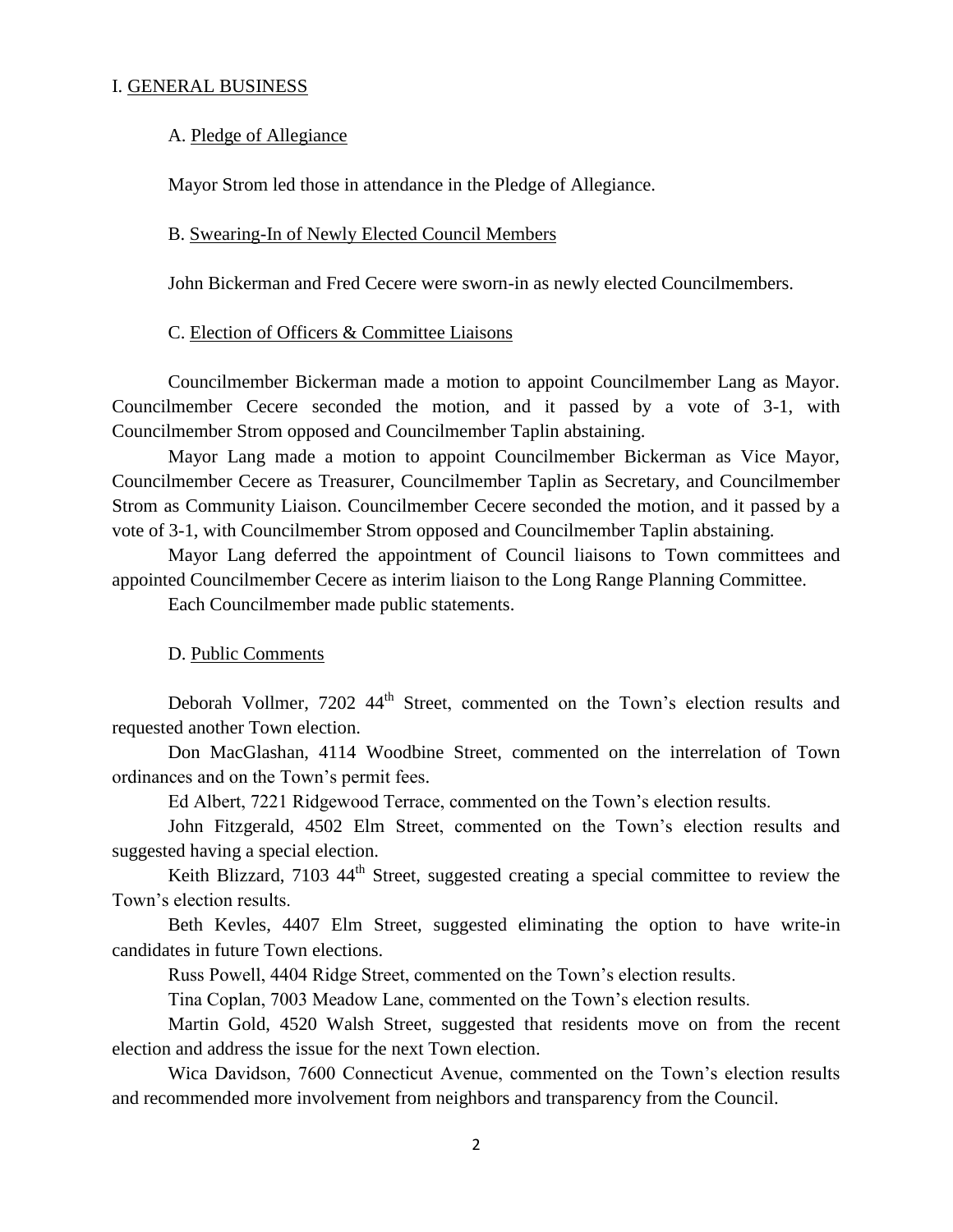Sally Kelly, 7300 Oak Lane, commented on the Town's election results.

Rose Miller, 7000 Valley Place, addressed various issues for Council consideration.

Deborah Ingram, 4411 Elm Street, commented on the Town's election results and the Town's water ordinance.

Sarah Brophy, 4226 Leland Street, commented on Council's transparency and inquired about the publication of public comments.

Julie Stanish, 4307 Elm Street, requested that the Council focus on issues other than the recent election.

#### II. PUBLIC HEARINGS

# A. Variance Request, 7201 Oakridge Avenue, Driveway Width, Front Yard Setback and Garage Door Offset

Town Manager Todd Hoffman reported that Peter & Anne Ladegaard, 7201 Oakridge Avenue, were requesting variances to renovate and construct an addition to their home and expand their driveway.

The applicants described the plan and the need for the variances.

Several residents made comments: Deborah Ingram, 4411 Elm Street; Craig Brooks, 7008 Beechwood Drive; and Jane Loewenson, 7111 Oakridge Avenue.

Council discussed the request.

Councilmember Strom made a motion to approve the variances. Councilmember Taplin seconded the motion, and it passed unanimously.

#### B. Variance Request, 4202 Maple Terrace, Driveway Width

Town Manager Todd Hoffman reported that Andrew Flesch and Caitlin Kasmer, 4202 Maple Terrace, were requesting a variance to construct a new driveway in the public right-ofway and in the front yard at their property.

The applicants described the plan and the need for the variance.

Several residents made comments: Deborah Ingram, 4411 Elm Street; and Betsy Hague, 4507 Leland Street.

Council discussed the request.

Councilmember Bickerman made a motion to approve the variance with the condition that the applicants execute a license to use the public right-of-way. Councilmember Cecere seconded the motion, and it passed unanimously.

### C. Variance Request, 3917 Virgilia Street, Front and Side Yard Setbacks

Town Manager Todd Hoffman reported that Dan and Coralee Hoffman, 3917 Virgilia Street, were requesting a variance to construct a replacement screened porch at their property.

The applicants described the plan and the need for the variance.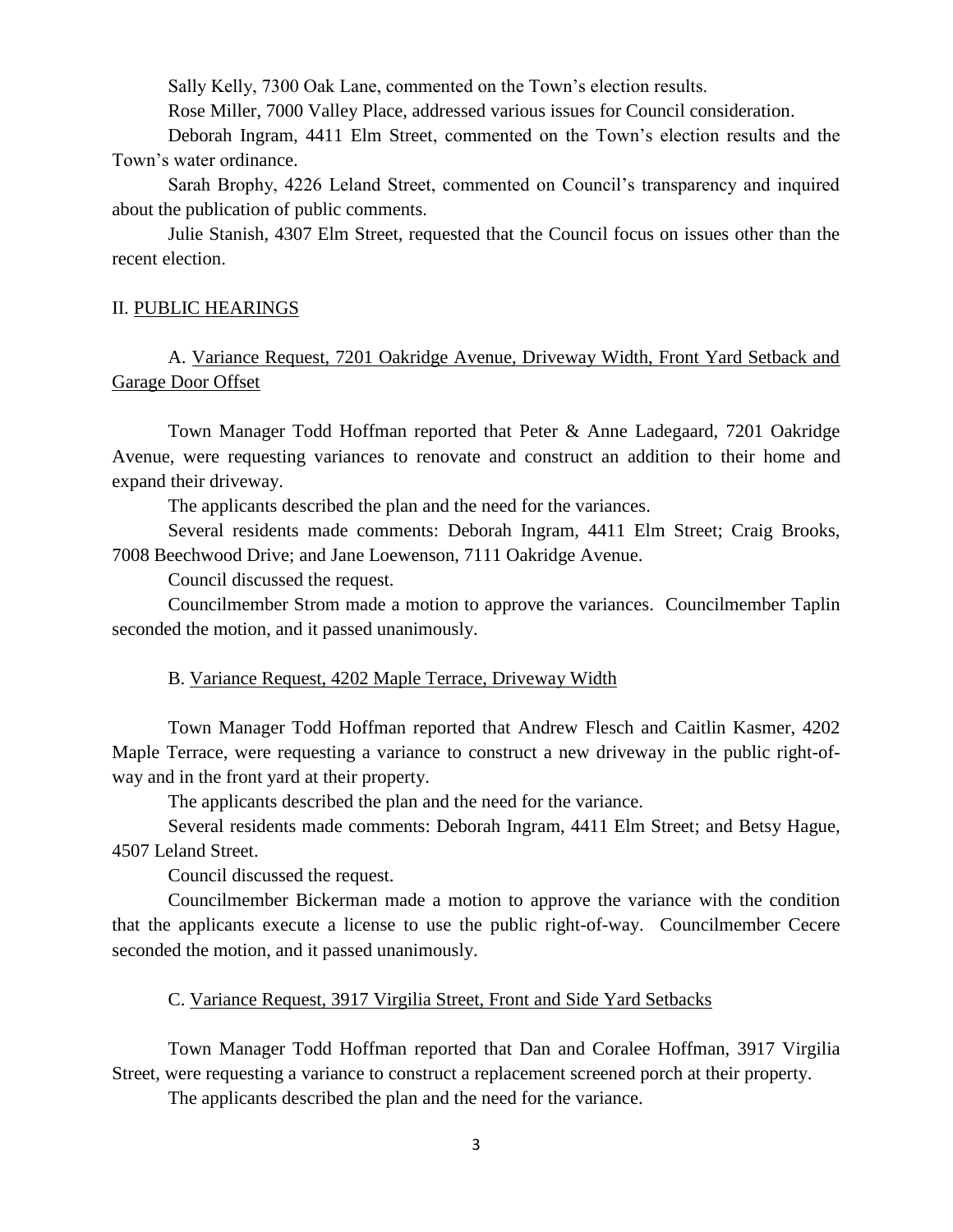Several residents made comments: Jane Loewenson, 7111 Oakridge Avenue; and Kate Brown, 3915 Virgilia Street.

Council discussed the request.

Councilmember Taplin made a motion to approve the variance. Councilmember Strom seconded the motion, and it passed unanimously.

### III. DISCUSSIONS & PRESENTATIONS

### A. FY16 Budget

Council discussed the FY16 budget. Councilmember Bickerman made a motion to schedule a budget work session on May 28 and to ask Councilmembers to submit budget discussion items to Town staff by the end of the week. Mayor Lang seconded the motion, and it passed unanimously.

Council directed staff to notify the public of the work session and discussion items. Council directed the Town Manager to submit a report to the Council identifying possible additional savings in the FY16 budget. Council agreed to reschedule the June Council meeting to June 17 and to schedule a budget public hearing at that meeting.

### B. Town Priorities for the Coming Year

Council discussed Town priorities for the coming year.

### V. OTHER BUSINESS

### A. Approval of Minutes of April 8, 2015 Council Meeting

Councilmember Bickerman made a motion to approve the minutes of the April 8, 2015 Council meeting. Mayor Lang seconded the motion, and it passed unanimously.

#### B. Approval of April 2015 Financial Report

Councilmember Bickerman made a motion to approve the April 2015 financial report. Mayor Lang seconded the motion, and it passed unanimously.

### D. Town Manager's Report

Town Manager Todd Hoffman reported on the initiatives undertaken by staff over the past month.